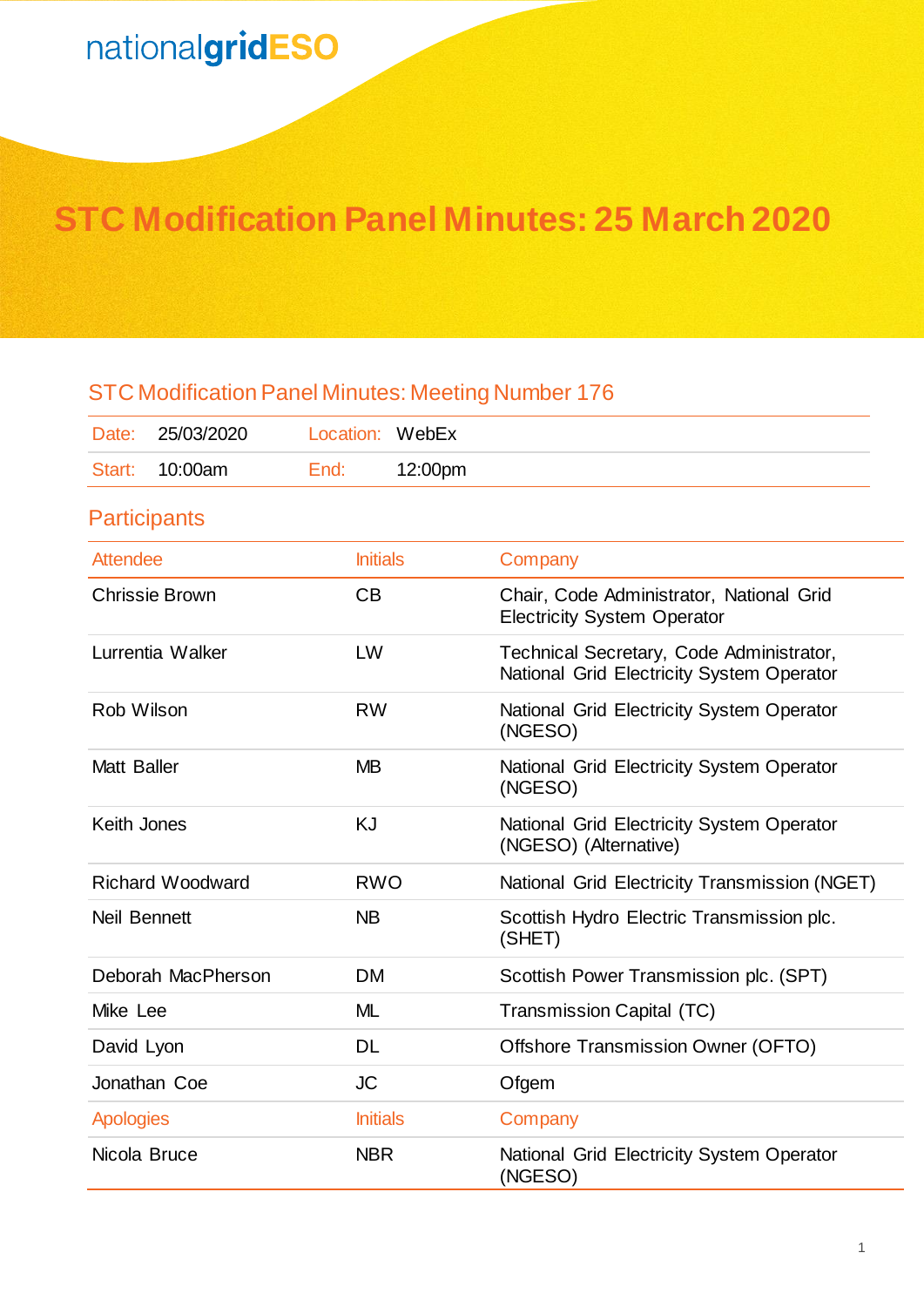| Adam Brown                | AВ        | National Grid Electricity Transmission (NGET)      |
|---------------------------|-----------|----------------------------------------------------|
| <b>Milorad Dobrijevic</b> | MD.       | Scottish Power Transmission plc. (SPT)             |
| Neil Sandison             | <b>NS</b> | Scottish Hydro Electric Transmission plc<br>(SHET) |

### 1. Introductions and Apologies for Absence

4952. Apologies were received from Nicola Bruce, Adam Brown, Milorad Dobrijevic and Neil Sandison. CB introduced the Panel meeting by citing the STC Governance rules (Section B - [https://www.nationalgrideso.com/document/40766/download\)](https://www.nationalgrideso.com/document/40766/download) around quoracy. CB requested that Panel members advise if they are unable to attend the next Panel meeting and the Code Administrator will look to re-arrange to ensure we are quorate.

## 2. Approval of Minutes from Previous Meeting

4953. The Panel approved the minutes from the meeting held on 29 January 2020, subject to one amendment. The Panel Secretary will arrange publication of the minutes. **ACTION**

### 3. Review of Actions

4954. The Panel reviewed the open actions from the meeting held on 29 January 2020 which can be found on the Actions Log.

### 4. STC/STCP Modification Proposals

4955. There were no STC/STCP Modification Proposal presented at the March Panel.

#### 5. Authority Decisions

4956. There we no Authority decisions, however JC advised the Panel that Ofgem are holding a two- week moratorium from publishing decisions. This can be found via the following link:

### 6. Potential Future Modifications

#### **Modification Tracker and Horizon Scan**

4957. The Panel reviewed the STC Modification Tracker. The amendments to this tracker can be found via the following link:

[https://www.nationalgrideso.com/codes/system-operator-transmission-owner](https://www.nationalgrideso.com/codes/system-operator-transmission-owner-code/meetings/stc-panel-meeting-25-March%20-2020)[code/meetings/stc-panel-meeting-25-March -2020](https://www.nationalgrideso.com/codes/system-operator-transmission-owner-code/meetings/stc-panel-meeting-25-March%20-2020)

4958. CB advised the Panel that the Proposer of CM063 'Modify the definition of Force Majeure' had been in contact following the rejection of the Modification. CB noted that the Proposer is seeking to raise another Modification based of feedback received from Ofgem. CB confirmed that in line with the governance rules, the proposer can raise another modification.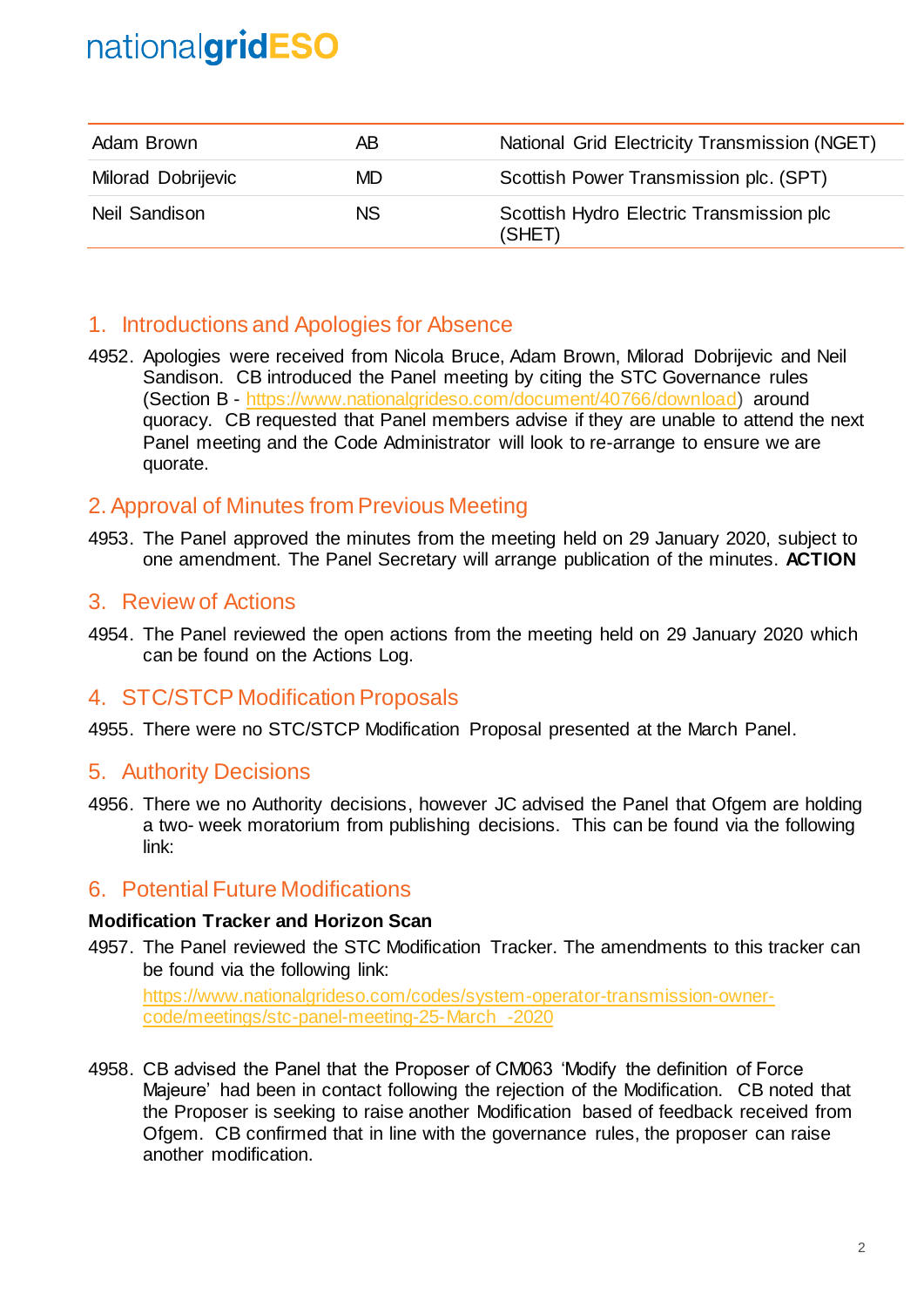4959. RWI questioned how this Modification proposal would differ from the original. CB confirmed that the Proposer will be submitting a draft proposal by the end of March to enable to Code Administrator time to carry out their critical friend checks on this.

#### **PM0113 'Update STCP14-1 'Data Exchange of charge setting' to reflect CUSC Modification CMP306 'Align annual connection charge rate of return at CUSC 14.3.21 to price control cost of capital'**

- 4960. NB advised the Panel that a follow up meeting is to be held with Ofgem to ensure that the Transmission Owners (TO's) are comfortable with the changes. RWO confirmed this was discussed at the Transmission Charging Review Group (TCRG) meeting on 24 March 2020 and that a conversation between NGET and NGESO needs to be held to discuss next steps. MB took an action to liaise with the proposer of PM0113 to ensure NGET and NGESO are aligned and feedback to the Panel. **ACTION**
- 4961. The Code Administrator took an action to highlight the CUSC and Grid Code Modifications that are progressing to make it clearer on timeframes for when the consequential Modifications are required. **ACTION**

#### **EU Impacts**

4962. RW advised that there were no further updates for the Panel.

#### **TCR/SCR Updates**

- 4963. JC stated that Ofgem are reviewing work plans for 2020 in light of the Covid-19 situation JC advised that as Ofgem are holding a two-week mortarium, the only documents that will be published are those that have a legal requirement.
- 4964. JC advised that the Access and Forward-looking charges workstream have published an open letter, this can be found via the following link: [https://www.ofgem.gov.uk/publications-and-updates/ofgem-s-work-programme.](https://www.ofgem.gov.uk/publications-and-updates/ofgem-s-work-programme) JC stated that Ofgem are seeking comments on this by 6 April 2020.
- 4965. JC confirmed that Ofgem are still operating as business as usual, however advised if there are any further updates then the Panel would be notified.

## 7. Reports from Sub- Committees

#### **Joint Planning Committee – JPC**

4966. The JPC meeting was held on 30 January 2020. An update from this meeting will be circulated to the Panel. **ACTION**

#### **Network Access Policy Workgroup – NAP**

4967. DM provided an updated on the NAP. DM stated that the meeting was held on 18 March 2020 and the focus was on the delivery of one single NAP and stakeholder engagement. DM confirmed that the key deliverables for the NAP are progressing as planned.

#### **Transmission Charging Review Group - TCRG**

4968. RWO stated that TCRG meeting was held on 24 March 2020. RWO advised that the TCRG are reviewing application fees, data exchange and how the data exchange options can be simplified. RWO confirmed that the next meeting will be held in May, however a date is to be confirmed.